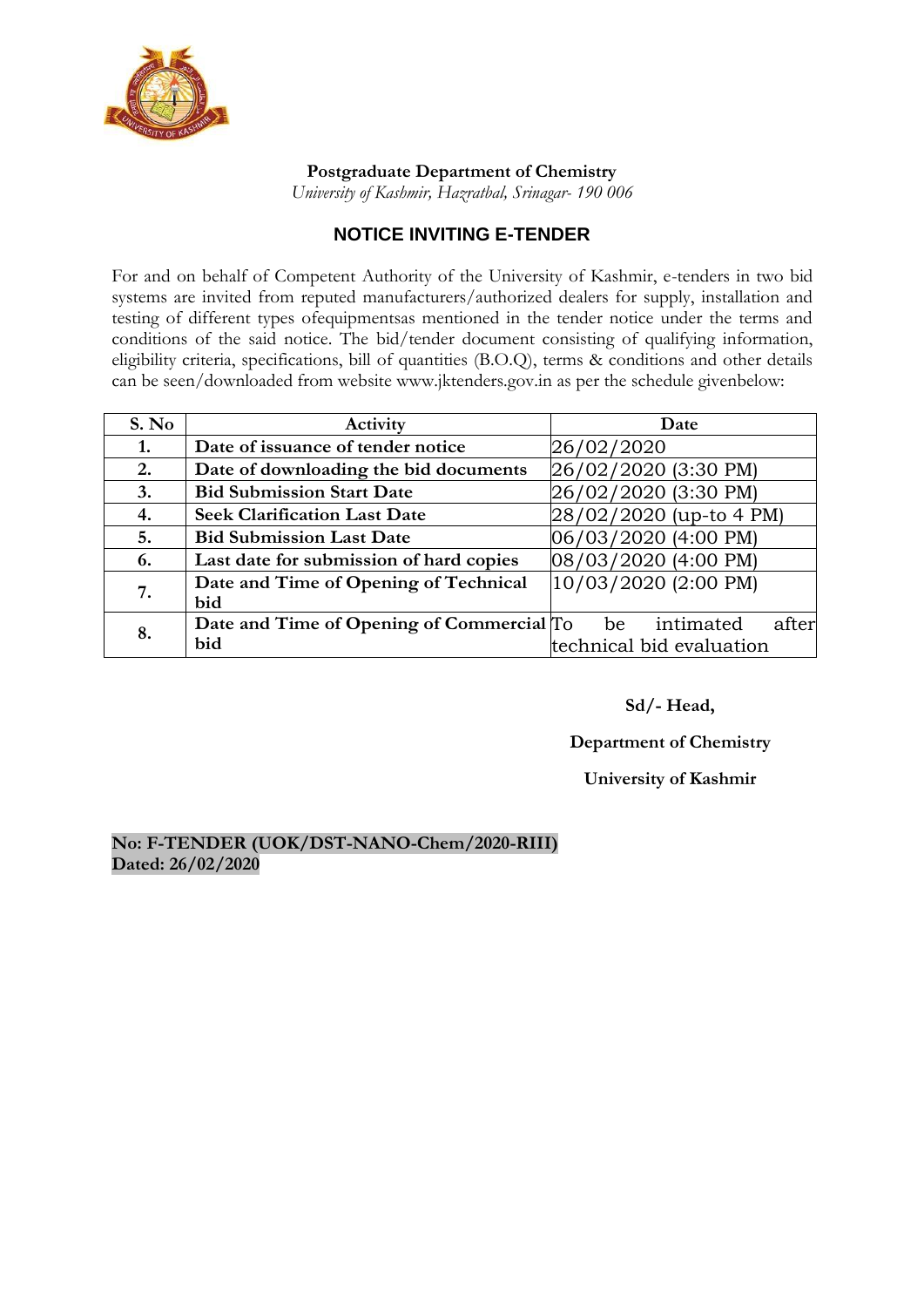### **e-TENDER FOR SUPPLY OF EQUIPMENTS AT THE DEPARTMENT OF CHEMISTRY, UNIVERSITY OF KASHMIR**

### **E-TENDER ENQUIRY NO: No: F-TENDER (UOK/DST-NANO-Chem/2020- RIII)Dated: 26thFeb 2020**

1. This bid aims for purchase of various scientific equipmentsfor our department. Therefore, for and on behalf of University of Kashmir, Srinagar, Head, Department of Chemistry invites etenders through **[www.jktenders.gov.in](http://www.jktenders.gov.in/)** from eligible providers for **"e-Tender for supply of the mentioned instruments".**Bidders are requested to quote their best possible prices with special discount, as the set-up is a non-commercial public service educational initiative supported by University Grants Commission (UGC) and Ministry of Human Resource Development (MHRD), Government of India(GOI).

2. The address and contact numbers for sending bids or seeking clarifications regarding this e-TENDER are givenbelow:

- a) Bids/queries to be addressed to: **Head, Department of Chemistry, University of Kashmir, Hazratbal, Srinagar-190006**
- b) Name/designation of the contact personnel: **Dr. Mohsin Ahmad Bhat, Principal Investigator.**
- c) Telephone numbers of the contact personnel**:** +91-9419033125
- d) E-mail ID's of contact personnel: mohsin@kashmiruniversity.ac.in

| S. No | Activity                                  | Date                     |
|-------|-------------------------------------------|--------------------------|
| 1.    | Date of issuance of tender notice         | 26/02/2020               |
| 2.    | Date of downloading the bid documents     | 26/02/2020 (3:30 PM)     |
| 3.    | <b>Bid Submission Start Date</b>          | 26/02/2020 (3:30 PM)     |
| 4.    | <b>Seek Clarification Last Date</b>       | 28/02/2020 (up-to 4 PM)  |
| 5.    | <b>Bid Submission Last Date</b>           | 06/03/2020 (4:00 PM)     |
| 6.    | Last date for submission of hard copies   | 08/03/2020 (4:00 PM)     |
| 7.    | Date and Time of Opening of Technical     | 10/03/2020 (2:00 PM)     |
|       | bid                                       |                          |
| 8.    | Date and Time of Opening of Commercial To | intimated<br>after<br>be |
|       | bid                                       | technical bid evaluation |

### **3. SCHEDULE OF VARIOUSACTIVITIES:**

4. This TENDER is divided into five parts asfollows:

Part I. Contains general information and instructions for the Bidders about the e- TENDER. Part II. Contains essential details of the items/services required, such as the schedule of requirements (SOR), Technical specifications, delivery period, mode of delivery andconsigneedetails.

Part III. Contains terms and conditions of the contract with thesupplier.

Part IV. Contains special conditions applicable to this TENDER and which will also form part of the contract with the successfulBidder.

Part V. Contains evaluation criteria and format forPrice

5. This TENDER is being issued with no financial commitment and the buyer reserves the righttochangeorvaryanypartthereofatanystage.Buyers reservestherighttowithdrawthe TENDER, should it become necessary at any stage.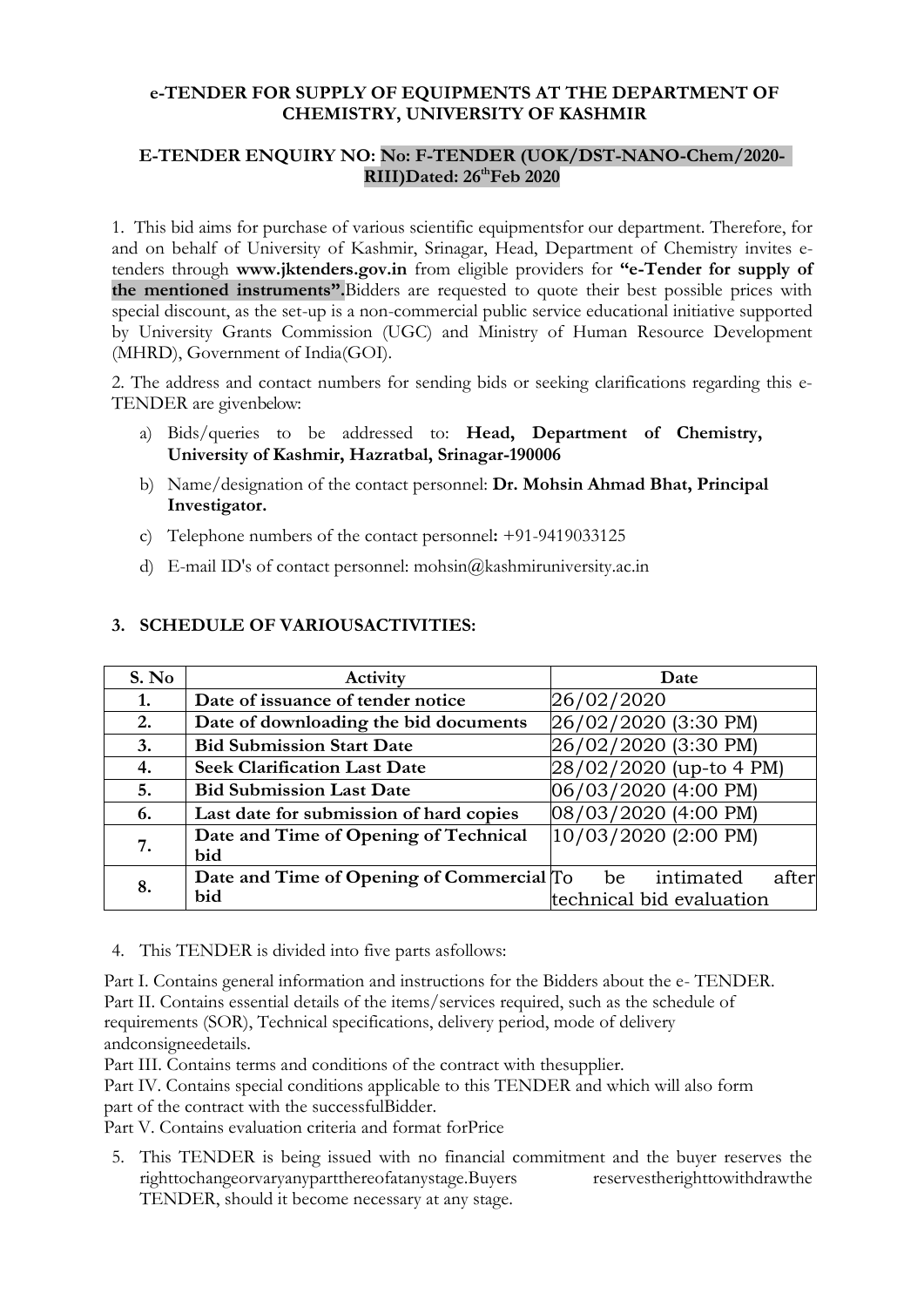6. Prospective bidder may download the tender paper from the website [\(www.jktenders.gov.in\)](http://www.jktenders.gov.in/) and submit the bid in the institute in due time & date as mentioned in the tenderdocument.

## **Part I: General Information**

## **1. Last Date and Time for Depositing the Bids: As Given in the Front Page of the**

**Tender.** The bids (both technical and commercial) should be deposited/submitted by the due date and time. The responsibility to ensure this lies with thebidder.

**2. Manner of Depositing the Bids:** The Technical Bid of the Tender should be submitted in a sealed cover super scribing the wordings **Technical Bid.** Department of Chemistry, University of Kashmir, Srinagar reserves the right to amend the Bid document, tentative schedule and critical dates. The bid document is available at department"s office & can be downloaded from **[www.jktenders.gov.in](http://www.jktenders.gov.in/)**. The cost of the bid document is Rs. 1000/- to be paid by Cheque/DD in favour of Head, Department of Chemistry, and must be submitted along with the Technical Bid otherwise the bid will be rejected. Technical Bid in sealed cover should be superscripted with the words **"TechnicalBidforSupplyofa ------------(particular instrument/s)"againste-NITNo.:F-TENDER(UOK/DST-NANO-Chem/2020-RIII)Dated: 26/02/2020"**. Commercial bid should be filled as per the BOQ on [www.jktenders.gov.in. T](http://www.jktenders.gov.in/)he prices should be quoted exclusive of taxes and all applicable taxes must be mentioned separately. In case, taxes are not mentioned in commercial bid, prices shall be considered inclusive of taxes. Prices are to remain valid for 90 days from the date of opening of Commercial Bid. **No hard copy of commercial bids need to besubmitted.**

**3. Time and Date for openingofBids:As given in the front page of thetender.**Ifduetoanyexigency,theduedateforopeningoftheBidsisdeclaredaclosedholiday, the Bids will be opened on the next working day at the same time or on any other day/time, as intimated by the Buyer through e-mail).

**4. Place of opening of the bids: Department of Chemistry, UNIVERSITY OF KASHMIR**, Srinagar. The bidders may depute their representatives, duly authorized in writing, to attend the opening of Bids on the due date and time. Rates and important commercial/technical clauses quoted by all Bidders will be read out in the presence of the representatives of all the Bidders after the commercial bid is opened. This event will not be postponed due to non- presence of yourrepresentative.

**5. Two-Bid System:** Technical Bid would be opened and the tenders found eligible will go for opening of Commercial Bid on the same day or the day as decided by the competent authority and commercial bids of ineligible tenders will not beopened.

**6. Clarification Regarding Contents of the TENDER:** A prospective bidder who requires clarification regarding the contents of the bidding documents shall notify to the buyer in writing about the clarifications sought as per the date given in the front page of the tender. Clarification if any shall be notified on the website in the form of Corrigendum and no separate paper publication shall bemade.

**7. Rejection of Bids:** Canvassing by the Bidder in any form, unsolicited letter and post- tender correction may invoke summary rejection with forfeiture of EMD. Conditional tenders will berejected.

**8. Validity of Bids:** The Bids should remain valid till **90** days from the date of opening of the commercialbid.

**9. Earnest Money Deposit:** Bidders are required to submit Earnest MoneyDeposit (EMD) amounting INR  $8000/=\text{along with their bids.}$  The EMD may be submitted in the form of an Account Payee Demand Draft, EMD is to remain valid for a period of 90 days. EMD of the unsuccessful bidders will be returned to them at the earliest. The Bid Security of the successful bidder would be returned, without any interest whatsoever, after the receipt of Performance Security from them as called for in the contract. The EMD will be forfeited if the bidder withdraws or amends impairs or derogates from the tender in any respect within the validity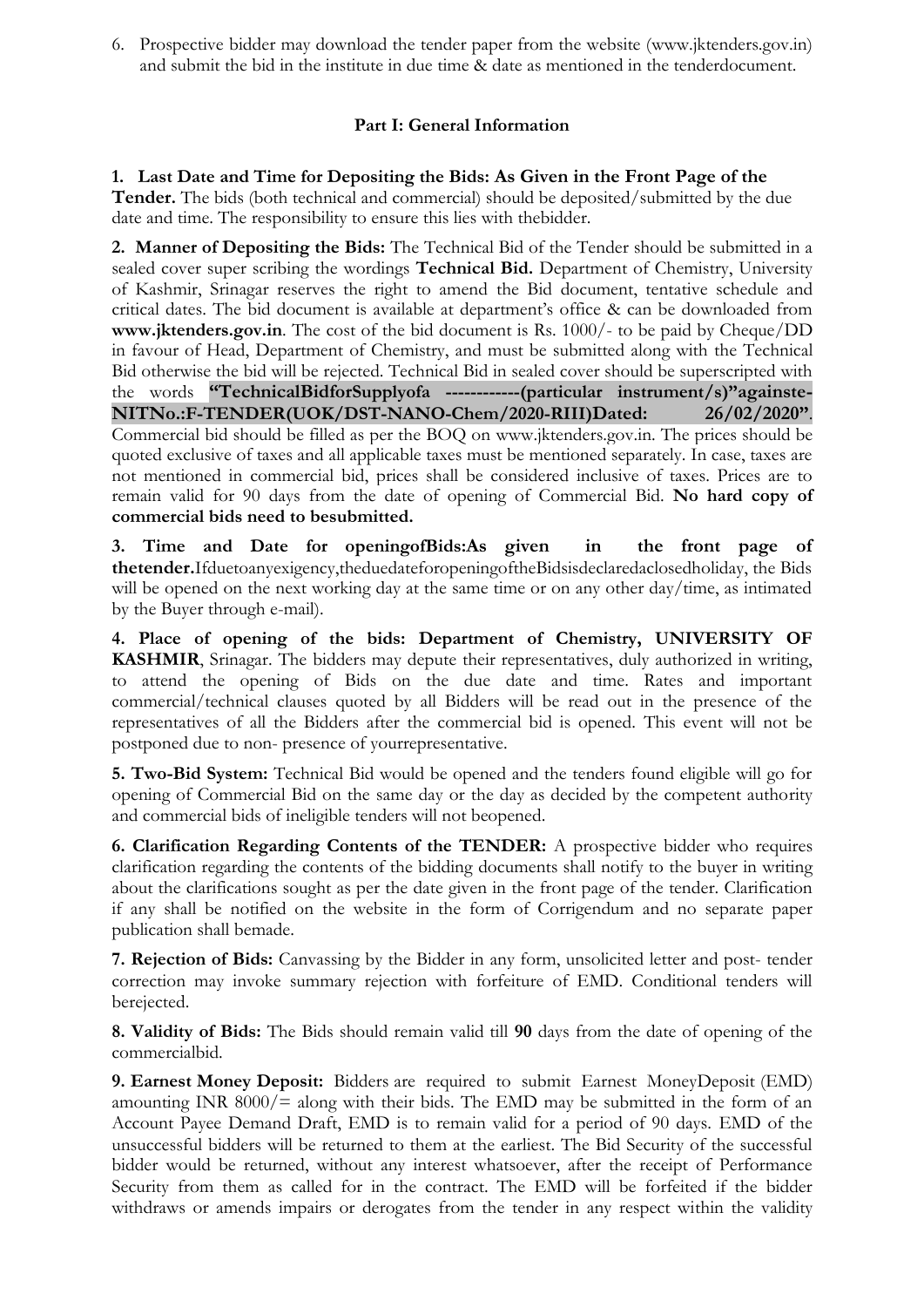**For MSME and NSIC vendors, EMD is exempted as per the GFR153 guidelines**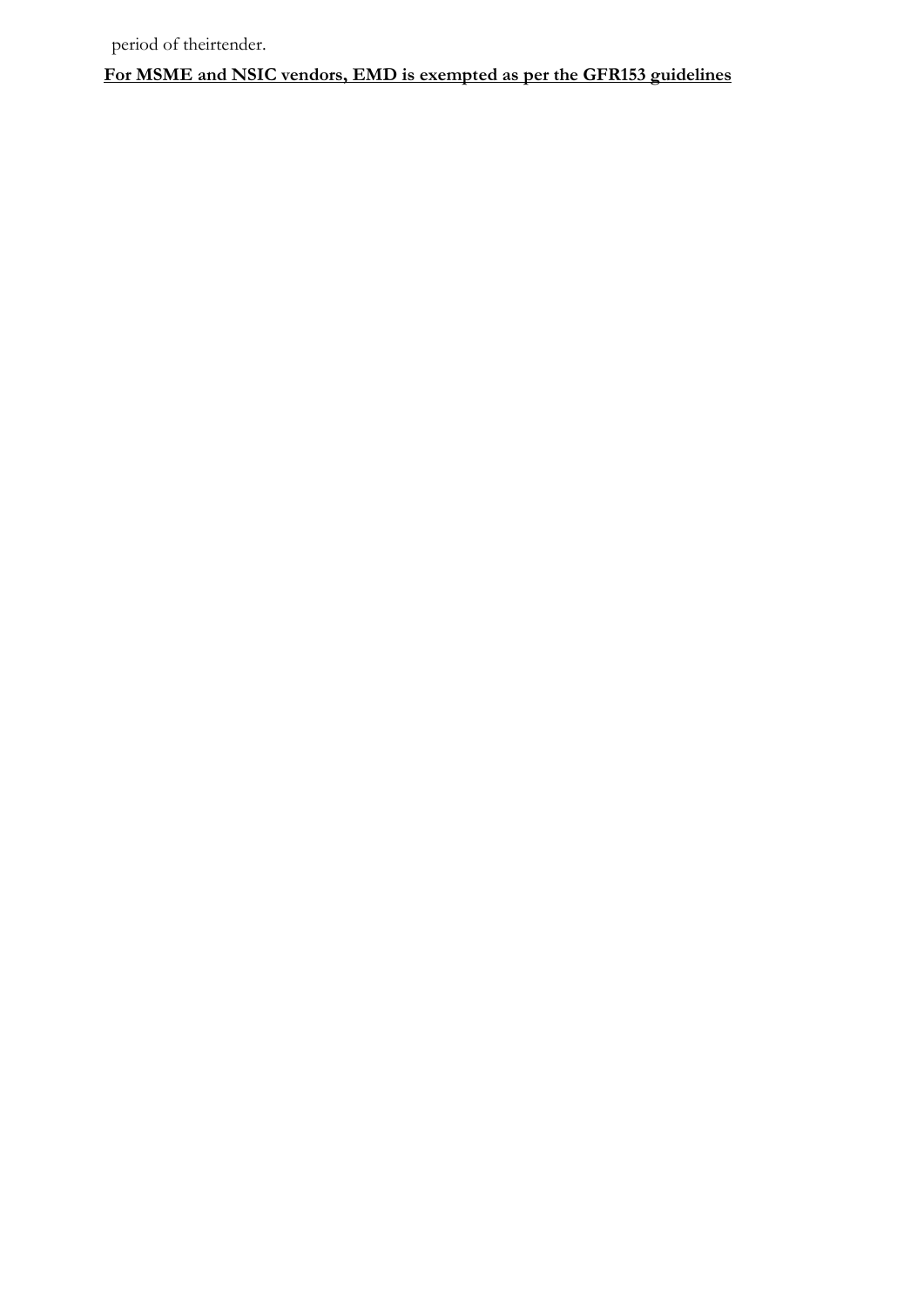**10. Cost of Tender**: Cost of Tender Document will be **Rs 1,000/-** (nonrefundable) in the form of a DD/ Banker Cheque (not personal Cheque) in favour of Head, Department of Chemistry, University of Kashmir, Payable at Srinagar and the same is to be submitted along with the Technicalbid.

**11. Eligibility Criteria:** Firm/bidders blacklisted at any stage or by any State/Central Universities, NITs/IITs/IIITs, Central/State Government body/PSUs etc. need not toapply.

a) The bidder should be an Indian registered company engaged in respective area of works. The bidder should have sufficient Infrastructure, technical expertise and financial strength to undertake the contract.

**b) Minimum AVERAGEANNUALTURNOVER**of**Rs.10lakhs**in the last 3 financial years. (Balance sheet/CA certificate to be enclosed, duly supported by the income tax return for financial years 2016-17, 2017-18,2018-19).

c) The bidder should have experience of similar work with reputed organization. The nature of completed work should be supply & satisfactory completion of project in various Government Institutes/Reputed Firms/PSUs. [**NOTE:** The documentary proof of **Purchase orders** in respect of works mentioned in bid **must** be submitted along with thebid.]

d) Tenderer should submit documents in support of minimum eligibility criteria along with the tender/bid. NO document in support of minimum eligibility criteria will be accepted / entertained after opening oftender.

e) The Bidder/Tenderer should provide the following mandatoryinformation:

- i) Bidder/Tenderer must provide the information on the similar works completed successfully. Bidder/Tenderer must submit satisfactory documentary proof from end- users.
- ii) List of Organizations/Customers dealt bythem.
- iii) Last three year's copies of Income Tax Return Form and PANnumber.
- iv)Copy of Registration ofFirm.

f) Tenders/bids not meeting any of the above Eligibility Criteria shall berejected.

**12. Performance Guarantee**: Successful Bidders must have to submit the performance security @ 5% of the purchase order value or Contract value in the form of Fixed Deposit, Bank guarantee from a schedule commercial bank and will be retained up to the warrantyPeriod.

### **Part II: Essential Details of Items/Services required**

- **1. Schedule of Requirements:** List of items / services required is as mentioned in Annexure- B.
- **2. Technical Details/Scope of work:** Technical Specification of required items is as mentioned inAnnexure-B

**Note:** All equipment/ tools/ accessories/ safety gears in concern will be provided by the firm.

- **3. Delivery Period:** Delivery period for supply and completion of works would be **60 DAYS**  from the effective date of placing Work/Purchase Order. Please note that Purchase order can be cancelled unilaterally by the Buyer in case items are not received within the contracted delivery period. Extension of contracted delivery period will be at the sole discretion of theBuyer.
- **4. Terms for Delivery and Transportation:** The definition of delivery period for the TENDER will be **on receipt of PurchaseOrder**
- **5. Consignee Details.** Head, Department of Chemistry, University of Kashmir, Hazratbal, Srinagar – 190006.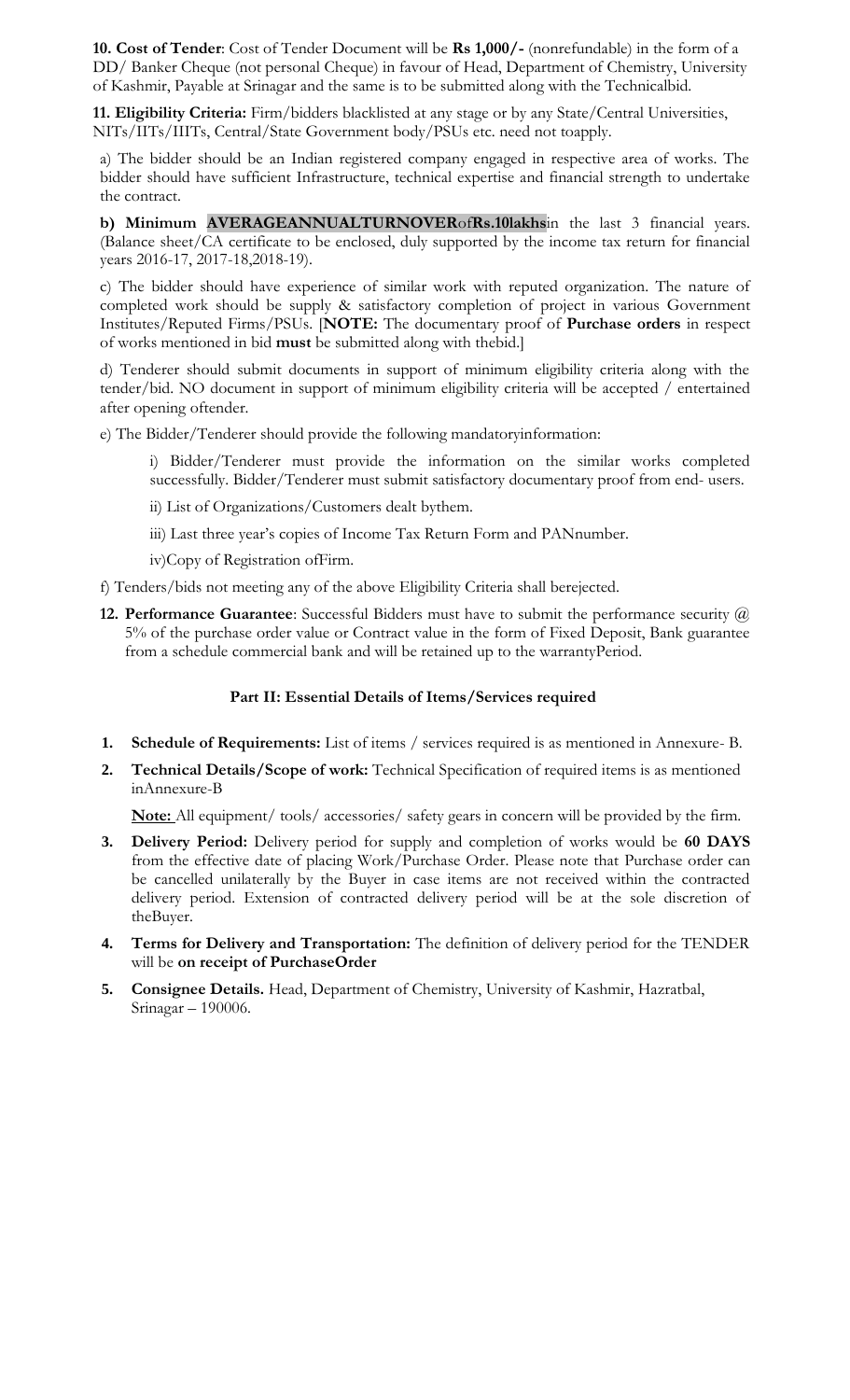## **PART III – Standard Conditions of Tender Enquiry**

1. The Firm is required to give confirmation of their acceptance of the Standard Conditions of the contracts which will automatically be considered as part of the Contract concluded with the successful Firm (i.e. Seller in the Contract) as selected by the Client. Failure to do so may result in rejection of the submitted Bid. The standard conditions of the contract may be pursued in the office of tenderer prior to submission ofquotation.

**2. Law**. The Contract shall be considered and made in accordance with the laws of the Republic of India. The Contract shall be governed by and interpreted in accordance with the laws of the Republic ofIndia.

**3. Arbitration.** All disputes or differences arising out of or in connection with the tender shall be settled by bilateral discussions. Any dispute, disagreement or question arising out of or relating to the Supply/Installation/performance, which cannot be settled amicably, may be resolved through arbitration. In case of arbitration with the firm and this unit on any issue the final decision would be of The Head, Department of Chemistry, UNIVERSITY OF KASHMIR. The arbitration will be governed by following:-

- All disputes or differences arising out of or in connection with the present contract including the one connected with the validity of the present contract or any part thereof should be settled by bilateraldiscussions.
- Any dispute, disagreement of question arising out of or relating to this contract or relating to construction or performance (except as to any matter the decision or determination whereof is provided for by these conditions), which cannot be settled amicably, shall within sixty (60) days or such longer period as may be mutually agreed upon, from the date on which either party informs the other in writing by a notice that suchdispute,disagreementorquestionexists,willbereferredtoasoleArbitrator.
- Within sixty(60) days of the receipt of the said notice, an arbitrator shall be nominated in writing by the authority agreed upon by theparties.
- The sole Arbitrator shall have its seat in Srinagar or such other place in India as may be mutually agreed to between theparties.
- The arbitration proceedings shall be conducted under the Indian Arbitration and Conciliation Act, 1996 and the award of such Arbitration Tribunal shall be enforceable in Indian Courtsonly.
- Each party shall have to bear its own cost of preparing and presenting its case. The cost ofarbitrationincludingthefeesandexpensesshall besharedequallybytheparties,unless otherwise awarded by the solearbitrator.
- The parties shall continue to perform their respective obligations under this contract during the pendency of the arbitration proceedings except in so far as such obligations are the subject matter of the said arbitrationproceedings.
- **(Note**: In the event of the parties deciding to refer the dispute/s for adjudication to an Arbitral Tribunal then one arbitrator each will be appointed by each party and the casewill be referred to the Indian Council of Arbitration (ICADR) for nomination of the third arbitrator. The fees of the arbitrator appointed by the parties shall be borne by each party and the fees of the third arbitrator, if appointed, shall be equally shared by the buyer andseller).
- The delivery of material is delayed due to causes of Force Majeure by more than (02 months) provided Force Majeure clause is included incontract.
- The customer has noticed that the FIRM has utilized the services of any Indian/Foreign agent in getting this contract and paid any commission to such individual/companyetc.
- As per decision of the ArbitrationTribunal.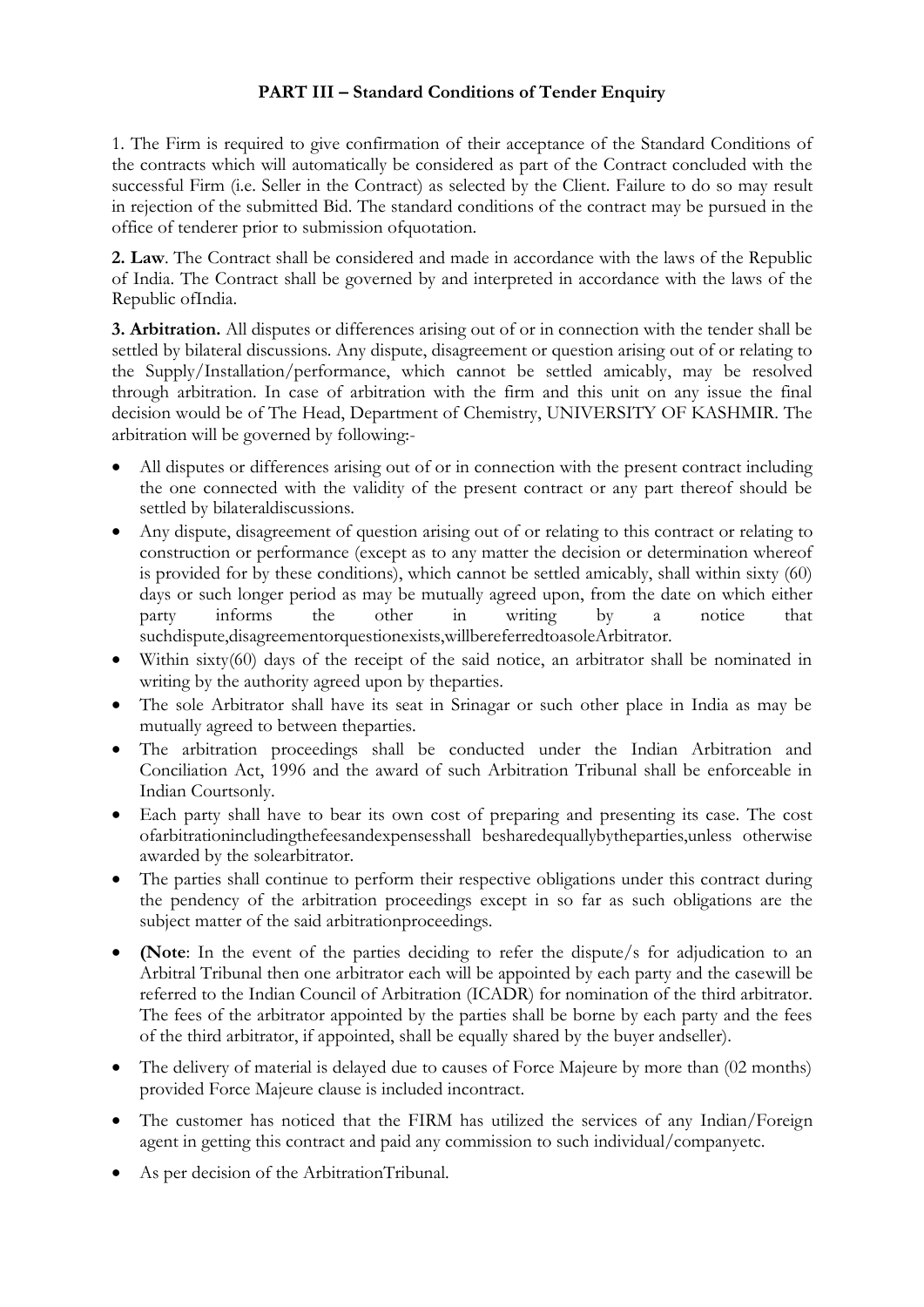**4. Penalty for use of Undue Influence.** The Firm undertakes by bidding for the Tender Enquiry, that he has not given, offered or promised to give, directly or indirectly, any gift, consideration, reward, commission, fees, brokerage or inducement to any person in service of the BUYER or otherwise in procuring the Contracts or forbearing to do or for having done or forborne to do any act in relation to the obtaining or execution of the present Contract or any other Contract with the Government of India for showing or forbearing to show favour or disfavor to any person in relation to the present Contract or any other Contract with the Government of India. Any breach of the aforesaid undertaking by the Firm or any one employed by him or acting on his behalf (whether with or without the knowledge of the Firm) or the commission of any offers by the Firm or anyone employed by him or acting on his behalf, as defined in Chapter IX of the Indian Penal Code, 1860 or the Prevention of Corruption Act, 1986 or any other Act enacted for the prevention of corruption shall entitle the Client to cancel the contract and all or any other contracts with the Firm and recover from the Firm the amount of any loss arising from such cancellation. A decision of the Client or his nominee to the effect that a breach of the undertaking had been committed shall be final and binding on the Firm. Giving or offering of any gift, bribe or inducement or any attempt at any such act on behalf of the Firm towards any officer/employee of the Client or to any other person in a position to influence any officer/employee of the Client for showing any favour in relation to this or any other contract, shall render the Firm to such liability/ penalty as the Client may deem proper, including but not OPEN to termination of the contract, imposition of penal damages, forfeiture of the Bank Guarantee and refund of the amounts paid by theClient.

**5. Access to Books of Accounts** In case it is found to the satisfaction of the Department of Chemistry, UNIVERSITY OF KASHMIR that the seller has engaged an agent or paid commission or influenced any person to obtain the contract as described in clauses relating to agents/agency commission and penalty for use of undue influence, the Seller, on a specific request of the Department of Chemistry, UNIVERSITY OF KASHMIR, shall provide necessary information/ inspection of the relevant financialdocuments/information.

**6. Liquidated Damages.** In the event of the Firm"s failure to provide services and maintain the agreed uptime etc. as specified in this contract, the Client may, at his discretion, withhold any payment until the completion of the contract. The Client may also deduct from the Firm as agreed, liquidated damages to the sum of 0.5% of the contract price of the delayed/undelivered stores/services mentioned above for every week of delay or part of a week, subject to the maximum value of the Liquidated Damages being not higher than 10% of the value of payable amount as per the scheduled terms ofpayment.

**7. Non-disclosure of Contract Documents**. Except with the written consent of one party, the other party shall not disclose the contract or any provision, specification, plan, design, pattern, sample or information thereof to any thirdparty.

**8. Notices.** Any notice required or permitted by the contract shall be written in the English language and may be delivered personally or may be sent by FAX or email or registered pre-paid mail/airmail, addressed to the last known address of the party to whom it issent.

- **9. Premature Termination of Contract**. A contract may be terminated in the following circumstances:
- When the FIRM fails to honor any part of the contract including failure to deliver the contracted stores/render services intime.
- When the FIRM is found to have made any false or fraudulent declaration or statement to get the contract or he is found to be indulging in unethical or unfair tradepractices.
- When both parties mutually agree to terminate thecontract.
- When the item offered by the FIRM repeatedly fails in the inspection and/or the supplier is not in a position to either rectify the defects or offer items conforming to the contracted qualitystandards.
- Any special circumstances, which must be recorded to justify the cancellation or termination of acontract.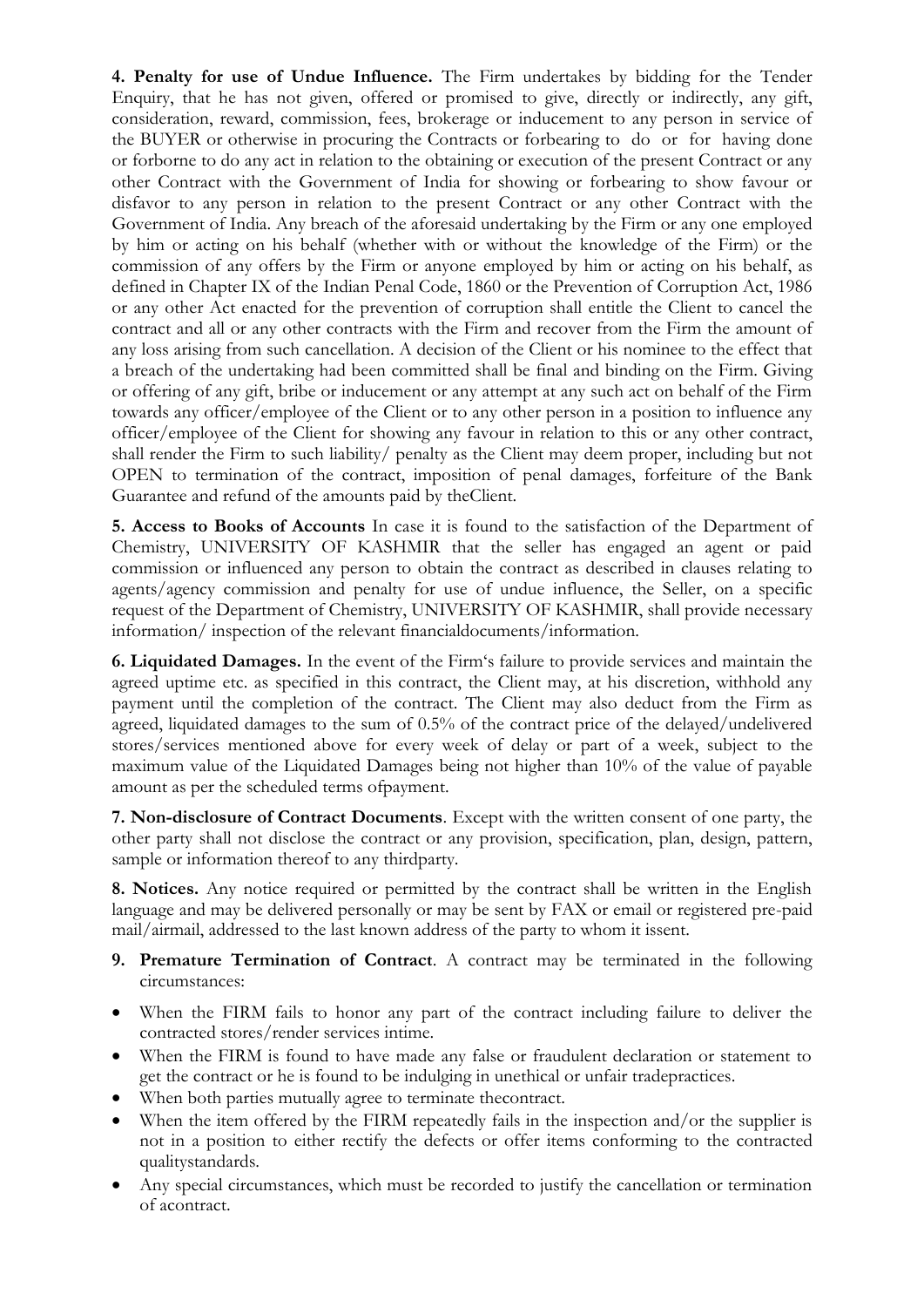- The delivery of the material is delayed for causes not attributable to Force Majeure for more than (01 month) after the scheduled date ofdelivery.
- The Firm is declared bankrupt or becomesinsolvent.

**10. Transfer and Sub-letting**. The seller has no right to give, bargain, sell, assign or sublet or otherwise dispose of the contract or any part thereof, as well as to give or to let a third party take benefit or advantage of the present contract or any part thereof without prior consent in written from Department of Chemistry, UNIVERSITY OF KASHMIR).

- The FIRM may subcontract any part of Scope of Work on mutual agreement with the CUSTOMER. The FIRM can under no circumstance sub- contract the complete Scope of Work to a ThirdParty.
- The FIRM would be entirely responsible for quality / standard and timely execution of the sub-contracted work. The FIRM is to draw up a suitable Quality Assurance (QA) Plan with the Sub- FIRM and a copy of the same along with Record of Inspection in accordance with such QA Plan shall be submitted to theCUSTOMER.
- The supervision of work for the sub-contracted jobs is to be done by the FIRM. The FIRM is not permitted to seek any extension of Completion Date citing delay on the part of Sub-FIRMs or rework arising out of Sub-Contractedwork.

**11. Patents and other Industrial Property Rights**. The prices stated in the present Contract shall be deemed to include all amounts payable for the use of patents, copyrights, registered charges, trademarks and payments for any other industrial property rights. The Seller shall indemnify the Department of Chemistry, UNIVERSITY OF KASHMIR against all claims from a third party at any time on account of the infringement of any or all the rights mentioned in the previous paragraphs, whether such claims arise in respect of manufacture or use. The Seller shall be responsible for the completion of the supplies including spares, tools, technical literature and training aggregates irrespective of the fact of infringement of the supplies, irrespective of the fact of infringement of any or all the rights mentionedabove.

**12. Amendments**. No provision of present Contract shall be changed or modified in any way (including this provision) either in whole or in part except by an instrument in writing made after the date of this Contract and signed on behalf of both the parties and which expressly states to amend the presentContract.

**13. Taxes and Duties**. All the rates quoted should be inclusive of all taxes including the GST.

**14. Transportation and Material Handling.** The FIRM (supplier) will arrange necessary transport and labour at own cost for loading and unloading theitems.

## **PART IV – Special Conditions**

**1. OptionClause.**ThiscontracthasanOptionClause,whereintheClientcanexerciseanoption to procure an additional quantity of items in accordance with the same terms & conditions of the present contract. This will be applicable within the currency of contract. It will be entirely the discretion of the Client to exercise this option ornot.

**2. Repeat Order Clause.** This contract has a Repeat Order Clause**,** where in the Client can order as desired quantity of the items/services under the present contract within six months from the date of successful completion of this contract, cost, terms & conditions remaining the same. It will be entirely the discretion of Client to place the Repeat order ornot.

**3. Tolerance Clause.** To take care of any change in the requirement during the period starting from issue of Tender Enquiry till placement of the supply/work order, Client reserves the right to increase or decrease the quantity of the required goods/services without any change in the terms & conditions and prices quoted by the Firm. While awarding the contract, the quantity/services ordered has been increased or decreased by the Client within this tolerance limit.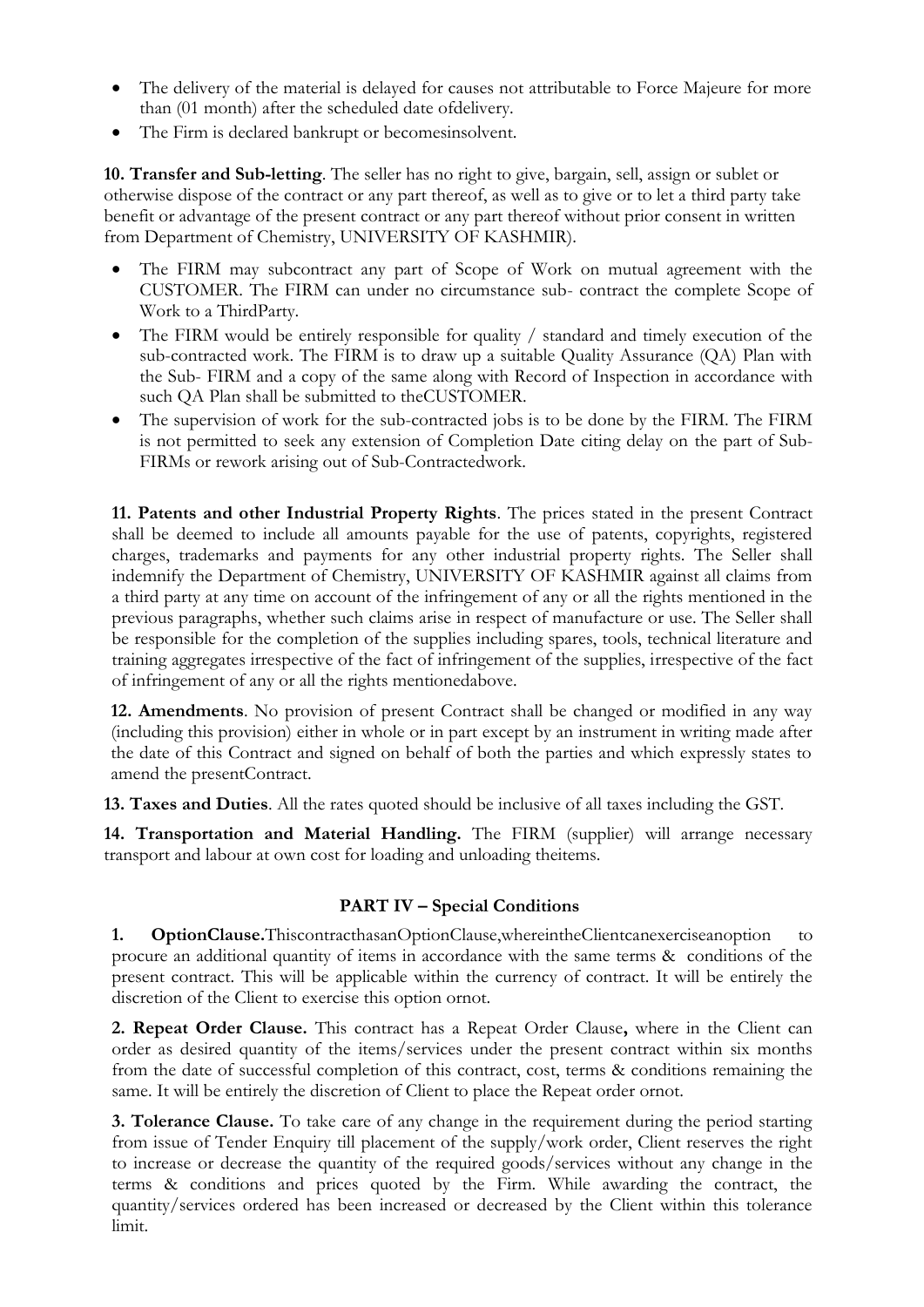**4. Payment Terms**. It will be mandatory for the Bidders to indicate their bank account numbers and other relevant e-payment details so that payments could be made through ECS/NEFT/RTGS mechanism instead of Payment through cheques. No Advance payment will be made. Payments can be made either through establishing L/C with the original manufacturer or 100% payment will be made after the supply and successful installation and demonstration of the instruments.

**5. Paying Authority**. The payment of bills will be made by the Department of Chemistry, UNIVERSITY OF KASHMIR within 60 days of submission of the following documents by the SELLER to the PayingAuthority:

- (a) 02 ink-signed copies of Commercial invoice/SELLER"sbill.
- (b) A work completion certificate post Supply/Installation/User Satisfaction certificate from Principal Investigator at Department of Chemistry, University of Kashmir.
- (c) Photocopy of Performance Bankguarantee.
- (d) Details for electronic payment viz Account holder"s name, Bank name, Branch name and address, Account type, Account number, IFSC code, MICR code (if these details are not incorporated incontract).

**6. Risk & Expense Clause.** Should the services or any installment there of not be delivered with the time or time specified in the contract documents, or if unsatisfactory delivery are made in respect of the services or any installment thereof, the BUYER shall after granting the SELLER 60 days to cure the breach, be at liberty, without prejudice to the right to recover liquidated damages as a remedy for breach of contract, to declare the contract as cancelled either wholly or to the extent of suchdefault.

**7. Force Majeure Clause.** Neither party shall bear responsibility for the complete or partial nonperformance of any of its obligations (except failure to pay any sum which has become due on account of receipt of goods under the provisions of the present contract), if the nonperformance results from such Force Majeure circumstances as flood, fire, earth quake and other acts of God as well as other circumstances beyond the parties control that have arisen after the conclusion of the presentContract.

a) In such circumstances, the time stipulated for the performance of an obligation under the present contract is extended correspondingly for the period of time action of these circumstances and theirconsequences.

b) The party for which it becomes impossible to meet obligations under this contract due to Force Majeure conditions, is to notify in written form to the other party of the beginning and cessation of the above circumstances immediately, but in any case, not later than 10 (ten) days from the moment of theirbeginning.

c) Certificate of a Chamber of Commerce (Commerce and Industry) or other competent authority or organization of the respective country shall be a sufficient proof of commencement and cessation of the abovecircumstances.

d) If the impossibility of complete or partial performance of an obligation lasts for more that 06 (six) months, either party hereto reserves the right to terminate the contract totally or partially upon giving prior written notice of 30 (thirty) days to the other party of the intention to terminate without any liability other than reimbursement on the terms provided in the agreement for the goodsreceived.

**8. Quality Assurance**. Assurance of quality is the responsibility of the firm and firms are to indicate exclusively and submit proofs of quality assurance norms beingfollowed.

**9. Inspection.** The inspection of delivered items would be carried out by the representative/s of the DEPARTMENT OF CHEMISTRY, UNIVERSITY OFKASHMIR.

**10. Period of Contract**. The contract shall be valid for a period of **12 months**, from the date of issue of PurchaseOrder.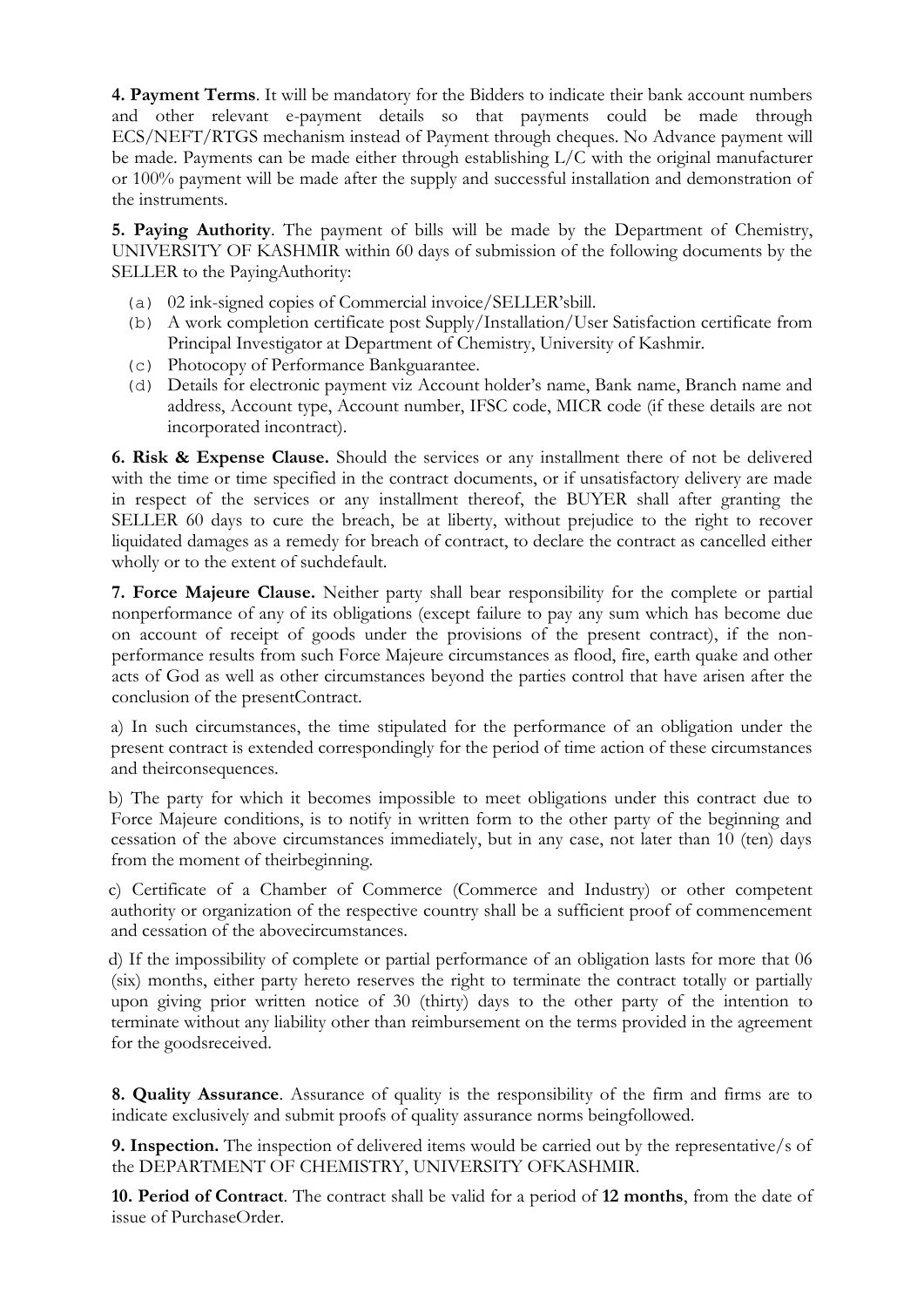**11. Extension Clause**. The contract agreement may be extended further fora period mutually agreed between the buyer & seller, without any changes in rates quoted, and, on same terms and conditions mentioned in the extant tender document. However, charges in taxes/Government levies incorporated from time to time would be catered in concluding extension in contract. Any such extension would be processed only after submission of a certificate by the seller mentioning ―No downward trend in price and with the approval of the competent financialauthority.

## **Part V – Other/Miscellaneous Information**

### **1. The Broad Guidelines for Evaluation ofBids**.

- Only those Bids will be evaluated which are found to be fulfilling all the eligibility and qualifying requirements of the tenderEnquiry.
- If there is a discrepancy between the unit price and the total price that is obtained by multiplying the unit price and quantity, the unit price will prevail and the total price will be corrected. If there is a discrepancy between words and figures, the amount in words will prevail for calculation ofprice.
- Prices quoted by the FIRM should be precise and unambiguous. Rate per unit is to be quoted individually as per format for submission of "Q" bid at **Annexure "D"**. Clarifications, if any, may be obtained from this office prior to submission oftender.
- FIRM can quote for some or all categories mentioned in the "Q" bid submissionformat.
- Evaluation of the bid shall be carried out basing on the cost of the financialbid.

**2. Price/Commercial Bid Format**: The rates for Items/services & spares are to be quoted as per **Enclosure to "Q" bid Format**. CUSTOMERS are required to forwarded 'Q' bid (**Annexure D**)electronically.

**3. Technical Bid Format:** The Technical Bid is to submitted as per format attached with this tender document appended atAppendix-E

## **4. CHECKLIST***(ONTHELETTERHEADOFTHEBIDDER)*

The Bid must include a check list in the following format. No document in support of minimum eligibility criteria will be accepted / entertained after opening of tender.

|    | Sl.No Documents                                                                                                     | <b>YES/No</b> | <b>Proof of Document</b><br>Attached     |
|----|---------------------------------------------------------------------------------------------------------------------|---------------|------------------------------------------|
| 1. | Cover letter by bidder (On the Letter<br>Head of the Bidder)                                                        |               | As per the format given in<br>Annexure A |
| 2. | <b>Check List</b>                                                                                                   |               | As given in the tender<br>document       |
| 3. | Tender Fee.                                                                                                         |               | As given in tender document              |
| 4. | Earnest Money Deposit (EMD), if<br>required.                                                                        |               | As given in tender document              |
| 5. | Registration Certificate of the Bidder                                                                              |               | Copy of Registration<br>Certificate      |
| 6. | Documents in proof of Minimum<br>Average Annual Turnover as per<br>tenderDocuments                                  |               | (Balance Sheet/CA Certificate,           |
| 7. | Documents in proof of Similar work<br>experience                                                                    |               | (Copy of Purchase Order, etc.)           |
| 8. | Affidavit to the effect that the<br>bidder is not Black Listed by any<br>State/Central<br>Universities NIT/IIT/IIIT |               | Furnish details as per<br>Annexure-C     |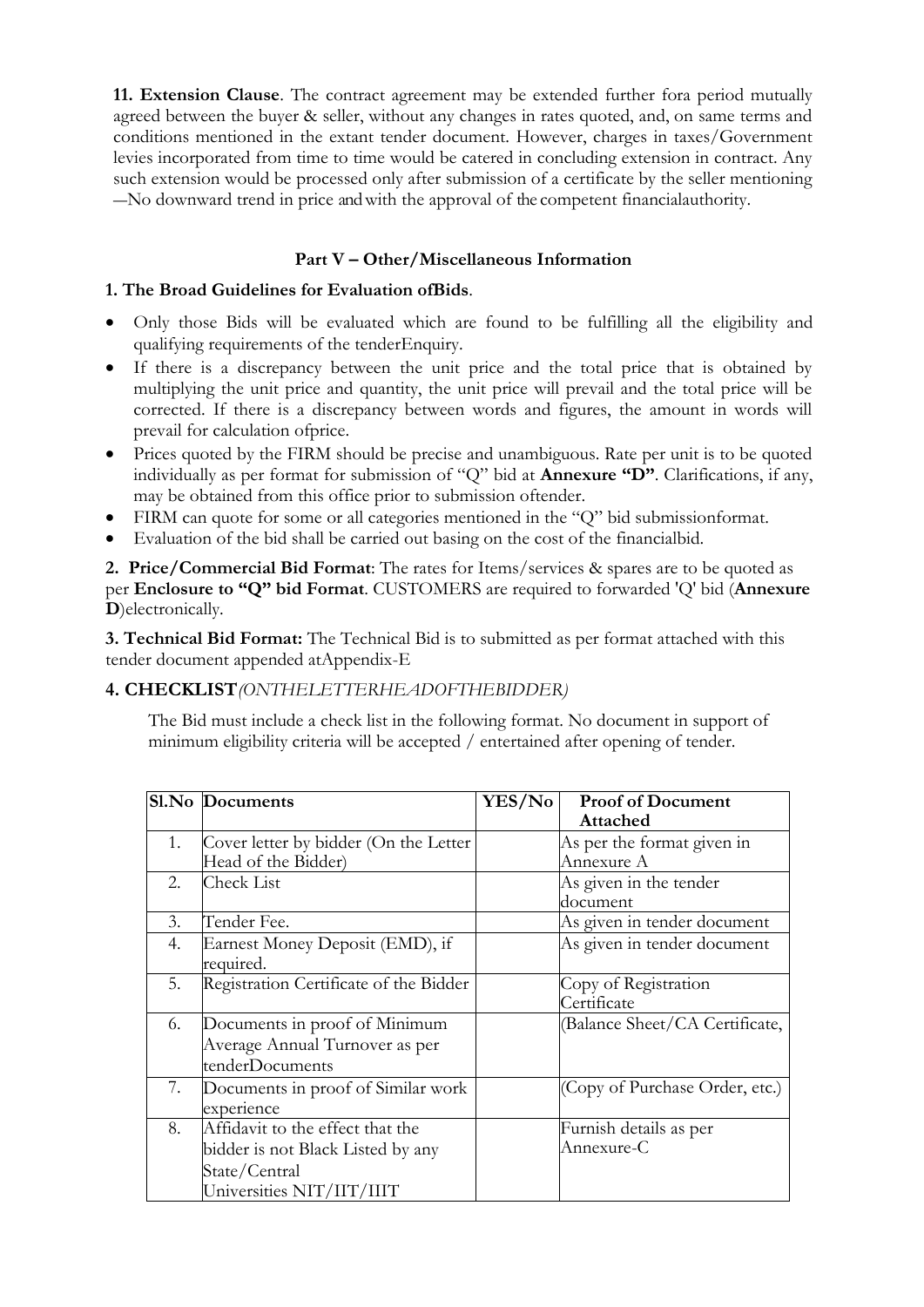| 9.  | Documents in proof of Availability of                                     | Dealership/Distributor/OEM        |
|-----|---------------------------------------------------------------------------|-----------------------------------|
|     | Certificate, Any valid document in<br>Technical and Financial strength to |                                   |
|     | undertake the work                                                        | proof of financial strength       |
|     | 10. Latest Income Tax Return (Last Three                                  | Copies of Income Tax              |
|     | Years)                                                                    | Returnsfiled for last three years |
|     | 11. List of Organization/Customer Dealt.                                  | Furnish details as per Annexure-F |
|     | 12. Compliance Sheet                                                      | Furnish details as per Annexure-G |
| 13. | Other Documents                                                           | As given in the tender            |

## 5. **Coverletterbybidder(OntheLetterHeadoftheBidder).**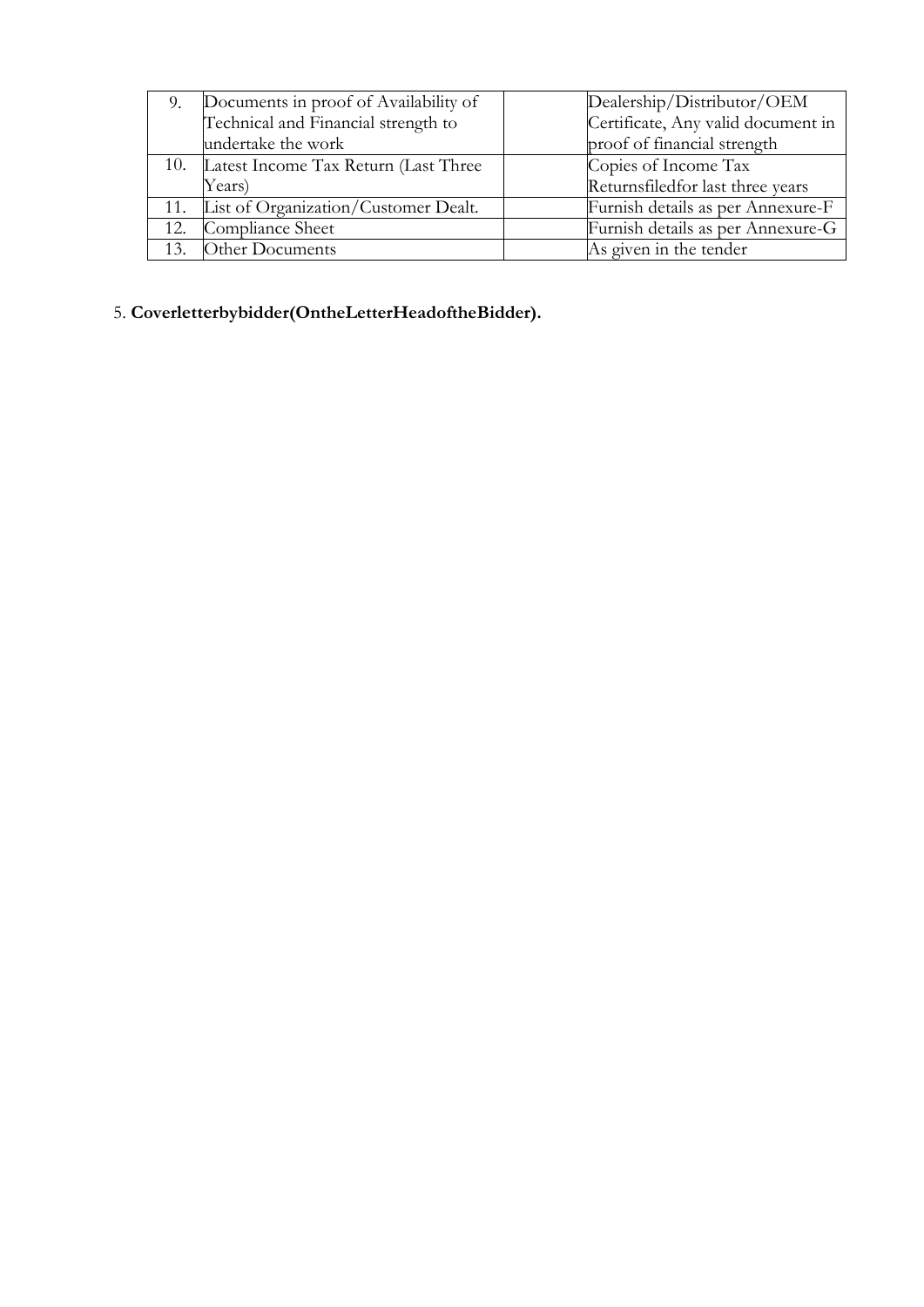#### **BID PROPOSAL SHEET (ON THE LETTER HEAD OF THE BIDDER)**

#### **Subject: Supply of equipment/s tothe Department of Chemistry, UNIVERSITY OF KASHMIR, Srinagar.**

Dear Sir,

We, the undersigned Tenderers, having read and examined in detail the specifications as specified in this document in respect of **Supply of \_\_\_\_\_\_\_\_\_equipment/s to the Department of Chemistry, UNIVERSITY OF KASHMIR, Srinagar** do hereby propose to supply the required products and services.

| Tender No.                      |                 |               |                                              |             |
|---------------------------------|-----------------|---------------|----------------------------------------------|-------------|
| <b>Tender Fees</b><br>Submitted |                 | YES/NO        | (Please strike off whatever is noapplicable) |             |
| Amount                          | Mode            | Date of Issue | Name of Bank                                 | Valid up to |
|                                 | Demand<br>Draft |               |                                              |             |
| <b>EMD</b> submitted            |                 | YES/NO        | (Please strike off whatever is noapplicable) |             |
| Amount                          | Mode            | Date of Issue | Name of Bank                                 | Valid up to |
|                                 | Demand<br>Draft |               |                                              |             |

**ADDITIONAL PURCHASE/WORK ORDER:** We understand that the Department of Chemistry, UNIVERSITY OF KASHMIR, Srinagar, in case of the requirements may also place repeat purchase order/work order. In such cases, we shall accept and execute all the purchase/work order placed on us by the Department of Chemistry, UNIVERSITY OF KASHMIR, Srinagar.

**BID PRICING:** We further declare that the prices stated in our proposal are in accordance with your Terms & Conditions in the bidding document. We further understand that the quantities as specified in this Tender may increase/decrease at the time of Award of Purchase Order as per the requirements of the Department of Chemistry, UNIVERSITY OF KASHMIR.

**QUALIFYING DATA:** We confirm that we satisfy the qualifying criteria and have attached the requisite documents as documentary proofs. In case you require any further information/documentary proof in this regard during evaluation of our bid, we agree to furnish the same in time to your satisfaction.

#### **CONTRACT PERFORMANCE SECURITY:**

We hereby declare that in case the contract is awarded to us, we shall submit the performance Guarantee Bond in the form of Bank Guarantee for the amount of 5% of the total order value.

**PAYMENT TERMS:** We hereby declare that in case the contract is awarded to us, we agree with payment terms specified in the tender documents.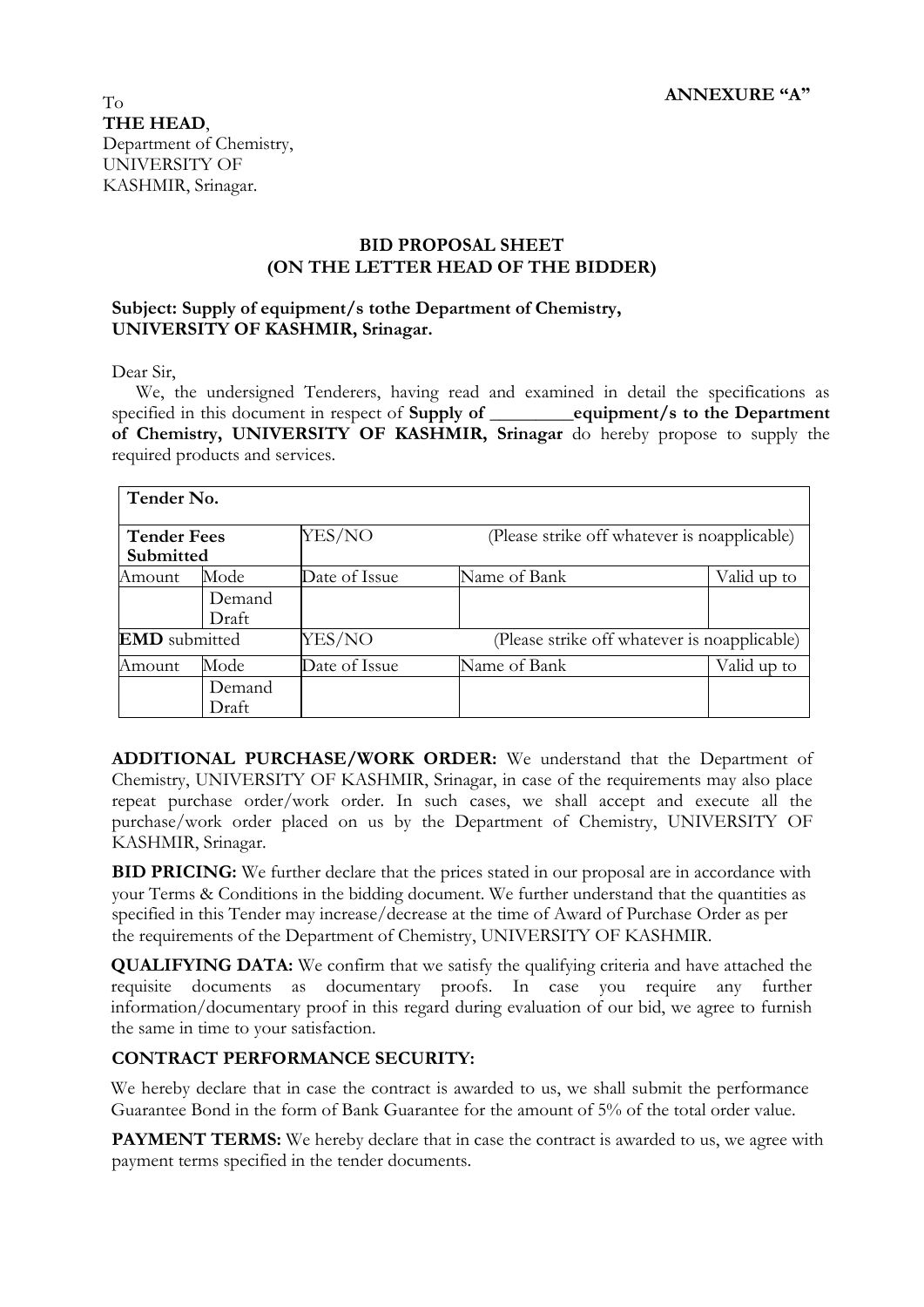## **CERTIFICATE AND DECLARATION:**

- a) I/We certify that no addition/modification/alteration has been made in the Original Tender Document. If at any stage addition/modification/alteration is noticed in the Original Document. I/We will abide by the terms and conditions contained in the original tender document, failing which Department of Chemistry, UNIVERSITY OF KASHMIR, Srinagar reserves the right to reject the tender and/or cancel thecontract.
- b) It has been certified that all information provided in tender form is true and correct to the best of my knowledge and belief. We hereby declare that our proposal is made in good faith, without collusion or fraud. No forged/tampered document(s) are produced with tender form for gaining unlawful advantage. We understand that the Department of Chemistry, UNIVERSITY OF KASHMIR, Srinagar is authorized to make enquiry to establish the facts claimed and obtained confidential reports fromclients.
- c) In case it is established that any information provided by us is false/misleading or in the circumstances where it is found that we have made any wrong claims, the Department of Chemistry, UNIVERSITY OF KASHMIR, Srinagar is authorized to blacklist our firm/company/agency and debar us in participating in any tender/bid infuture.
- d) I/We assure the Institute that neither I/We, nor any of my/our workers, will do any act which is improper/illegal during the execution, in case the tender is awarded tous.
- e) I/We assure the Institute that I/We will NOT be outsourcing any work specified in the tender document, to any otherfirm.
- f) Our Firm/Company/Agency has not been blacklisted or banned by any Govt. Department, University, Autonomous Institute or any other Govt.organization.
- g) I/We certify that, I have understood all the terms & conditions, as indicated in the tender document, and hereby accept all the samecompletely.
- h) I/We, further certify that I/We, possess all the statutory/non-statutory registrations, permissions, approvals, etc., from the Competent Authority for providing the requisite services,
- i) I/We hereby declare that this tender on acceptance communicated by you shall constitute a valid and bindingcontract.
- j) I/We certify that the submitted quotation duly paginated and contains from page no. 1 to…….

Date, Signature and Seal of the Manufacturer/Bidder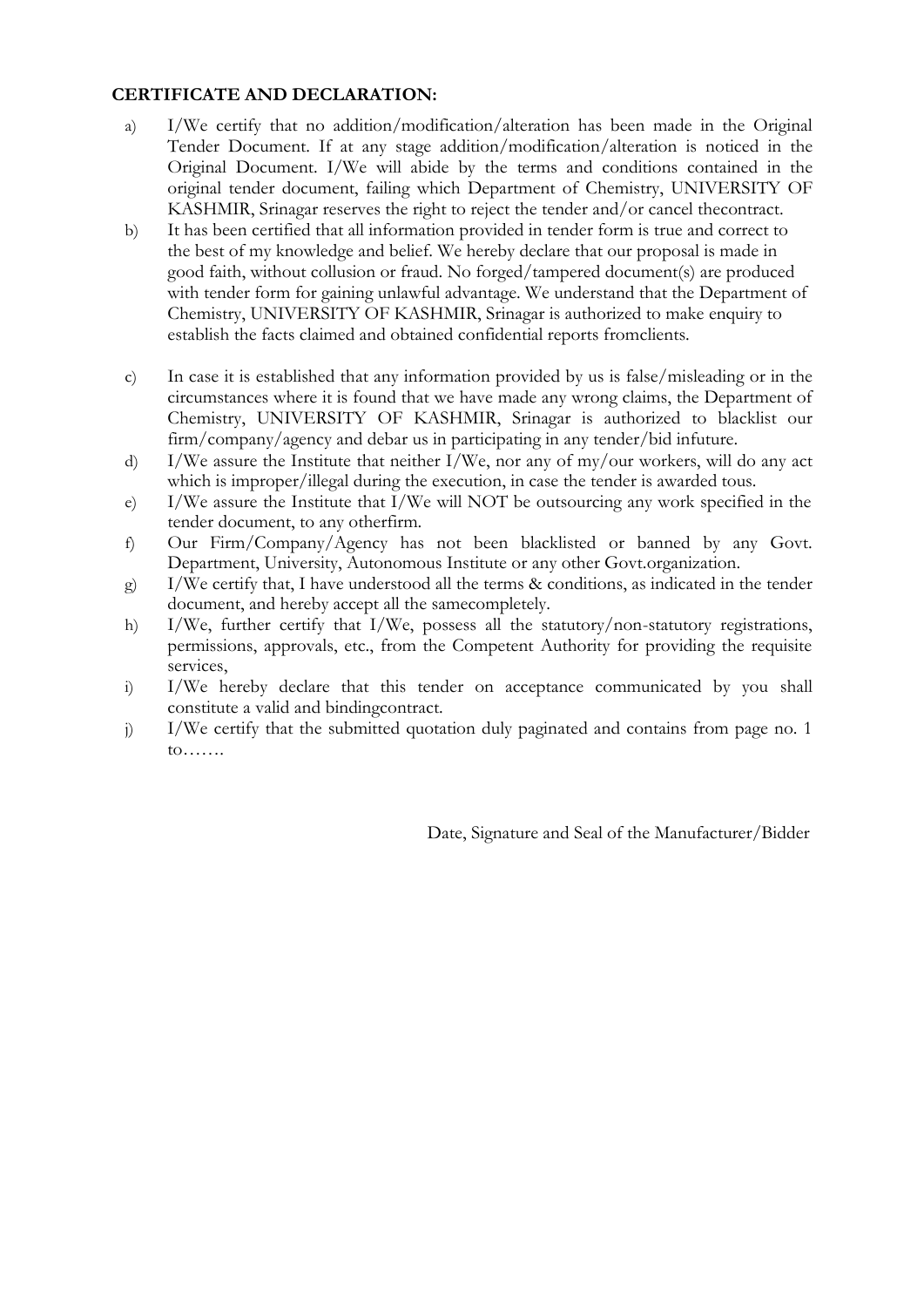## **ANNEXURE "B"**

# **Technical Specifications of Required Items**

| S.N         | Instrument                 | Description                                                                                                                         | Qty |
|-------------|----------------------------|-------------------------------------------------------------------------------------------------------------------------------------|-----|
| $\mathbf o$ |                            |                                                                                                                                     |     |
| 1.          | <b>Polishing Wheel for</b> | A good quality electric powered polishing machine                                                                                   | 1   |
|             | Ultramicroelectrode        | along with required accessories for the polishing and                                                                               |     |
|             | (UME) Fabrication          | smoothening of ultramicroelecrodes (UMEs). All the                                                                                  |     |
|             |                            | items in the quotemust be                                                                                                           |     |
|             |                            | accompaniedbymanufacturer's partnumber/model                                                                                        |     |
|             |                            | number.                                                                                                                             |     |
|             |                            | <b>Technical Specifications: General</b>                                                                                            |     |
|             |                            | Theproposedequipment should include an electric powered                                                                             |     |
|             |                            | stable, easy to operate machine for polishing of UMEs, with                                                                         |     |
|             |                            | control over rotation speed and option for rinse with and                                                                           |     |
|             |                            | drain out of water.                                                                                                                 |     |
|             |                            | Specificationofpolishing unit:                                                                                                      |     |
|             |                            | Power: 250 V AC, 50 HZ.                                                                                                             |     |
|             |                            | Motor Power: 300 W or more                                                                                                          |     |
|             |                            | Platen Diameter: 8 inch or more                                                                                                     |     |
|             |                            | Platen Speed: Controllable, 50-500 rpm or more.                                                                                     |     |
|             |                            |                                                                                                                                     |     |
|             |                            | Accessories:                                                                                                                        |     |
|             |                            | Silicon carbide polishing papers: 100 each; PSA backed (7-8 cm                                                                      |     |
|             |                            | diameter) P280, P1200, P2500, P4000.                                                                                                |     |
|             |                            | Micropolish: 1, 0.3 and 0.05 micron.                                                                                                |     |
|             |                            | PSA backed Microcloth (7-8 cm diameter): 50 numbers.                                                                                |     |
|             |                            | PSA backed PC Discs: (7-8 cm diameter): 9, 3, 1, 0.3 micron,<br>$(100$ each).                                                       |     |
|             |                            | Platten Kit: 02 numbers (optional)                                                                                                  |     |
|             |                            | Replacement Bowl Liners: 05                                                                                                         |     |
|             |                            | Warranty:One year or more.                                                                                                          |     |
|             |                            | <b>Bid Evaluation Criterion:</b>                                                                                                    |     |
|             |                            | 1. Reputed original equipment manufacturers (OEM) and their                                                                         |     |
|             |                            | authorized dealers/representatives are eligible to bid.                                                                             |     |
|             |                            | Representative/dealer should provide valid authorization                                                                            |     |
|             |                            | certificate from OEM.                                                                                                               |     |
|             |                            | 2. Factory Test Certificate: The supplier shall provide factory test                                                                |     |
|             |                            | certificates for the working of the setup.                                                                                          |     |
|             |                            | 3. The specifications of items quoted should be verifiable                                                                          |     |
|             |                            | through their catalogue. Further, bidder should have supplied                                                                       |     |
|             |                            | such setups to top Indian Institutes like IITs, NITs and CSIR<br>Labs. A list of such installations, their contact details shall be |     |
|             |                            | submitted in the bid. The purchaser reserves the right to                                                                           |     |
|             |                            | communicate with them for obtaining information on table's                                                                          |     |
|             |                            | performance supplied/ installed by the bidder. The negative                                                                         |     |
|             |                            | feedback received on the supplied table quality, technical                                                                          |     |
|             |                            | specifications and performance may become a basis for rejection                                                                     |     |
|             |                            | of the offer.                                                                                                                       |     |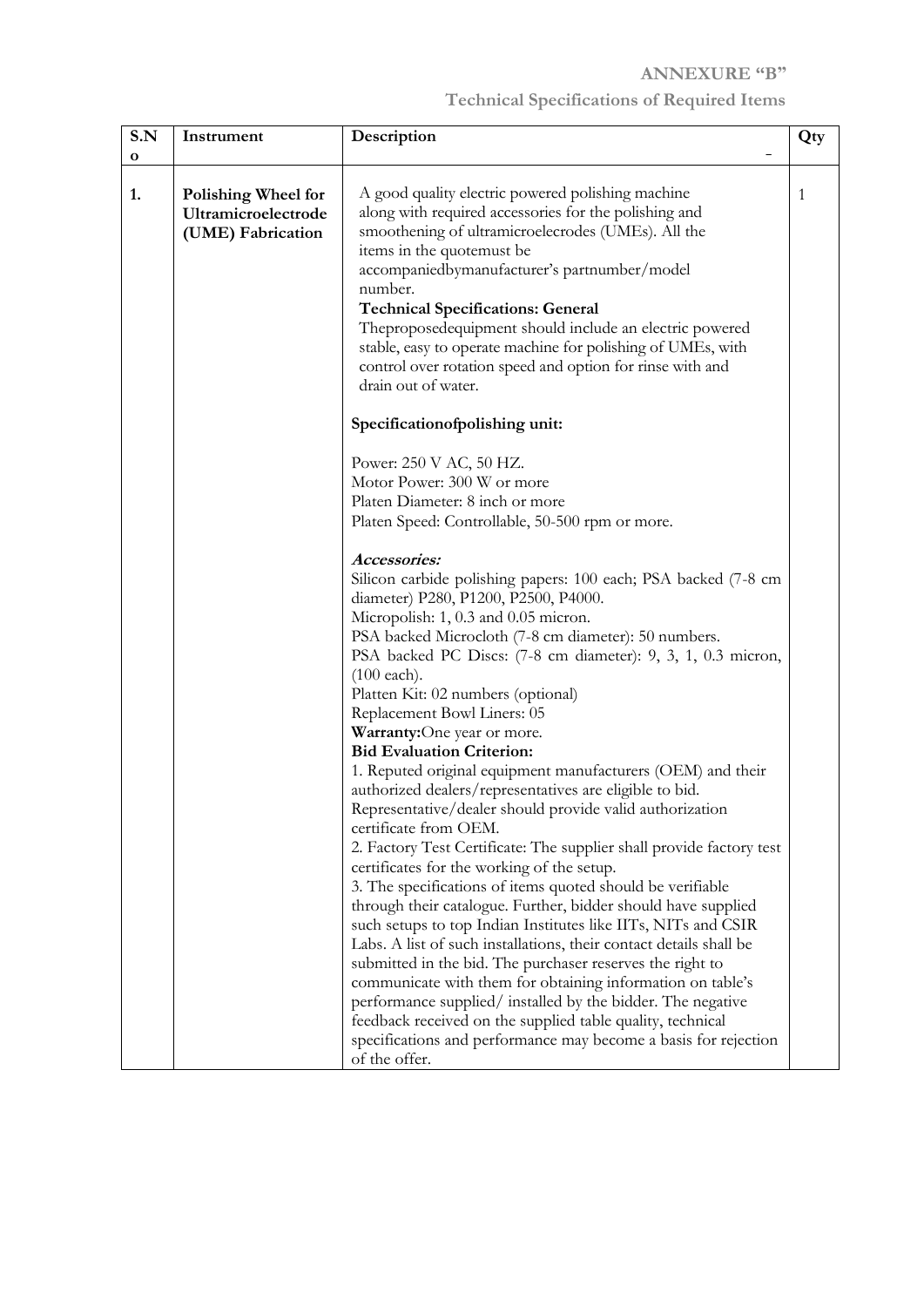#### **AFFIDAVIT REGARDING BLACKLISTING/ NON-BLACKLISTING FROM TAKING PART**

### **(To be executed on Rs.10/- Stamp paper & attested by Public Notary/Executive Magistrate by the bidder)**

I/We Proprietor/Partner(s)/Director(s) of M/S.-------------------------------------- hereby declare that the firm/company namelyM/S.----------------------------------------------------------------- ---------- has not been blacklisted or debarred in the past by Department of Chemistry, UNIVERSITY OF KASHMIR, Srinagar or any other Government organization from taking part in Governmenttenders.

Or

| -------------was blacklisted or debarred by Department Of Chemistry, UNIVERSITY OF              |
|-------------------------------------------------------------------------------------------------|
| KASHMIR, Srinagar, or any other Government Department from taking part in Government            |
| tenders for a period of ---------- years w. e. f.-----------------.                             |
| The period is over on----------------and now the firm/company is entitled to take part in       |
| Government tenders. In case the above information found false I/We                              |
| are fully aware that the tender/contract will be rejected/cancelled by Department of Chemistry, |
| UNIVERSITY OF KASHMIR, Srinagar, and EMD/SD shall be forfeited. In addition to the              |
| above Department of Chemistry, UNIVERSITY OF KASHMIR, Srinagar, will not be                     |
| responsible to pay the bills for any completed/ partially completed work.                       |
|                                                                                                 |
|                                                                                                 |
|                                                                                                 |
|                                                                                                 |
|                                                                                                 |
|                                                                                                 |
|                                                                                                 |
|                                                                                                 |
| Date:                                                                                           |

**Signature of Bidder with seal.**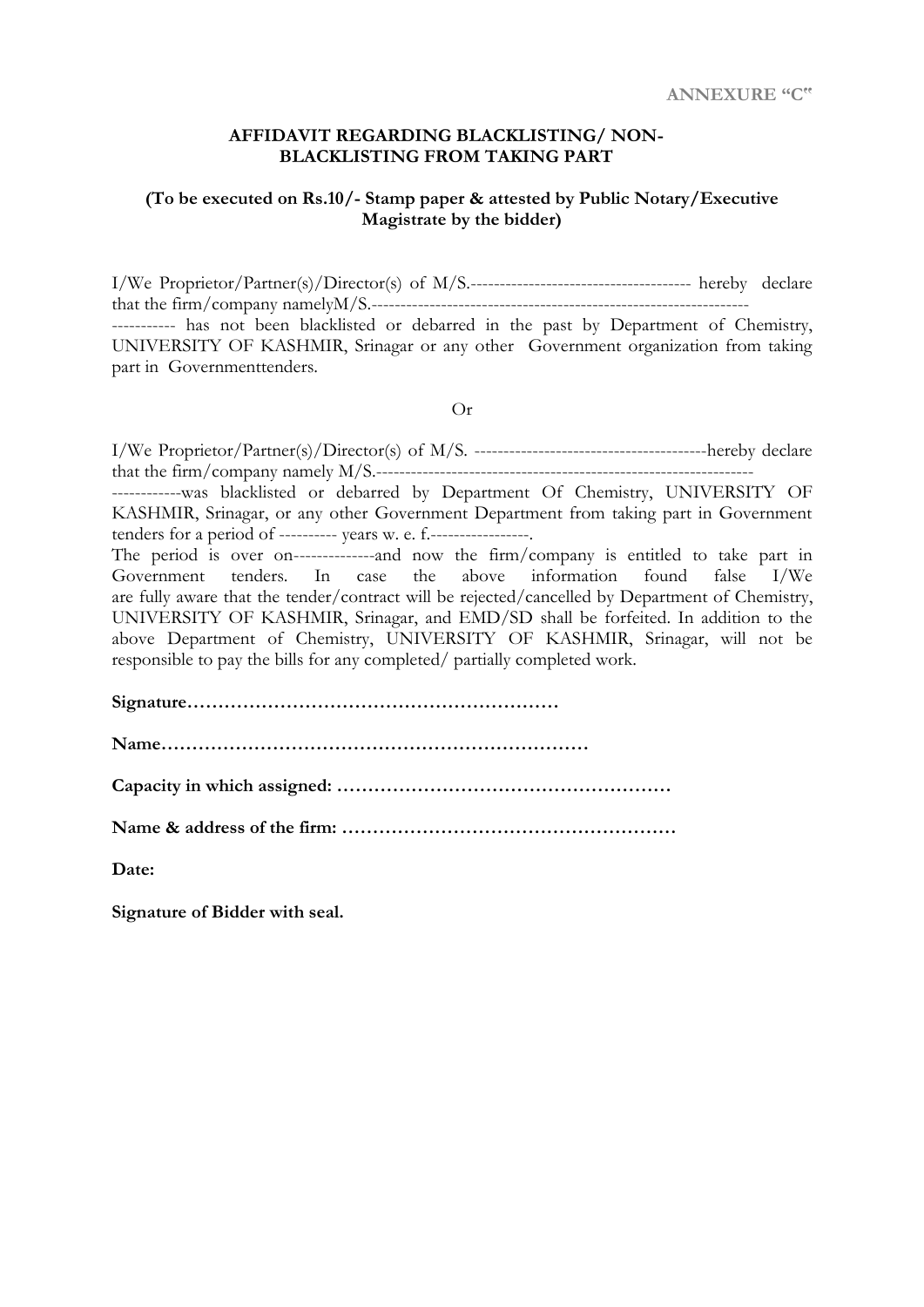## **"Q" BID FORMAT**

This Document is available online in as Excel File. The "Q" Bid has to be submitted electronically in the format given on the Website (BOQ). Technical Quotes should in no case include Rates or hard copies of BOQ. Any bids accompanying BOQ in hard copy format shall berejected.

## **Annexure "E"**

### **Technical BID FORMAT**

| $\overline{\text{S1. No}}$ | Documents                                                                                     |
|----------------------------|-----------------------------------------------------------------------------------------------|
| 1.                         | Cover letter by bidder (On the Letter Head of the Bidder).                                    |
| 2.                         | Check List on the letter head of the institute.                                               |
| 3.                         | Tender Fee.                                                                                   |
| 4.                         | Earnest Money Deposit (EMD), if required.                                                     |
| 5.                         | Registration Certificate of the Bidder.                                                       |
| 6.                         | Documents in proof of Minimum Average Annual Turnover as per tender Document                  |
|                            | (Balance Sheet/CA Certificate, etc.)                                                          |
| 7.                         | Documents in proof of Similar work experience (Copy of Purchase Order, etc.)                  |
| 8.                         | Affidavit to the effect that the bidder is not Black Listed by any State/Central Universities |
|                            | NIT/IIT/IIIT                                                                                  |
| 9.                         | Documents in proof of Availability of Technical and Financial strength to undertake the       |
|                            | work                                                                                          |
| 10.                        | Latest Income Tax Return (Last Three Years)                                                   |
| 11.                        | List of Organization/Customer Dealt.                                                          |
| 12.                        | Compliance Sheet                                                                              |
| 13.                        | Other Documents (As Mentioned in the tender)                                                  |

### **Annexure "D"**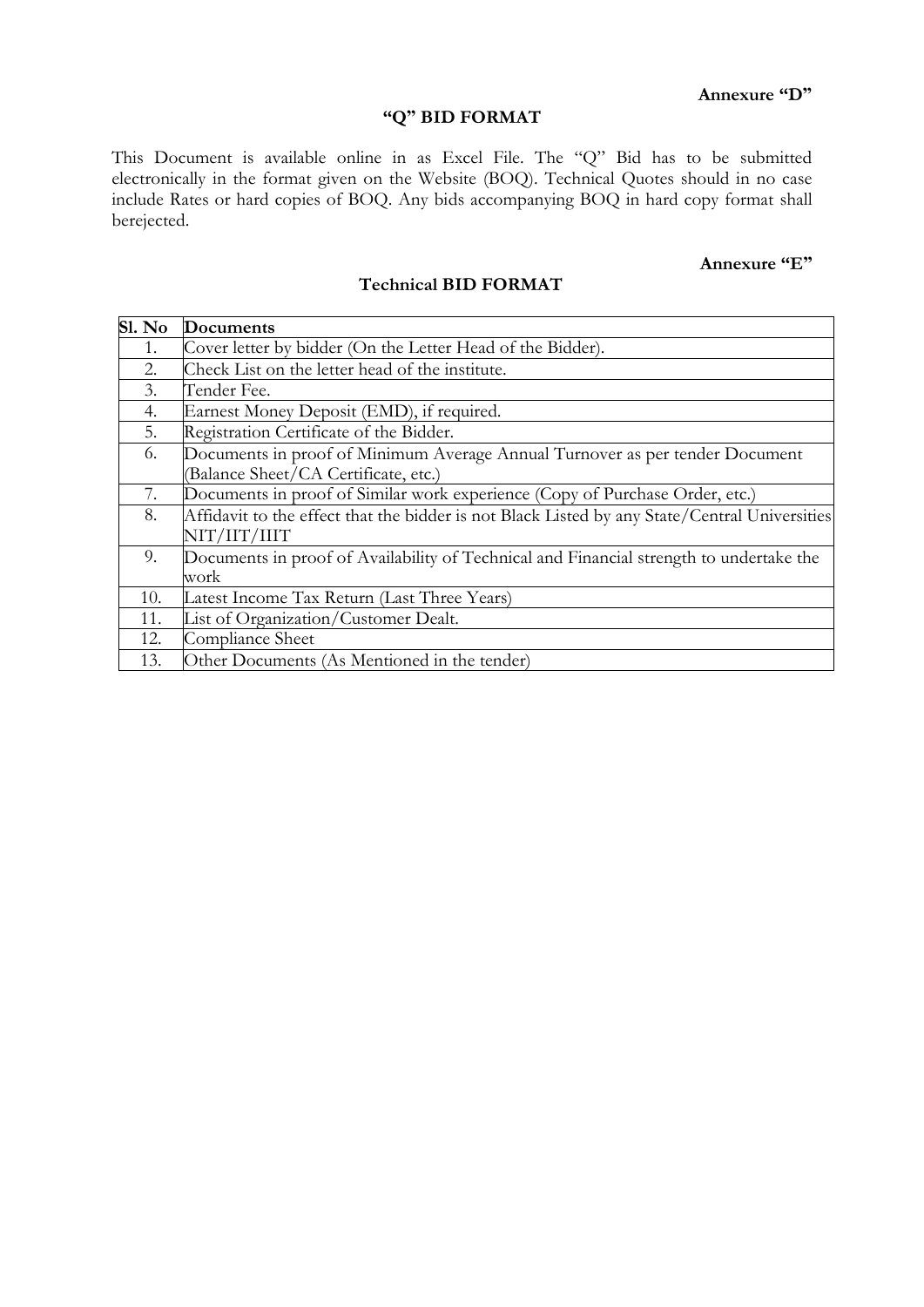## **List of Organization/Customer Dealt**

| Provide at least THREE references with compatible network size and complexity to which       |                 |  |  |  |  |
|----------------------------------------------------------------------------------------------|-----------------|--|--|--|--|
| you have provided similar implementation and/or integration services. Please use this format |                 |  |  |  |  |
| for your response.                                                                           |                 |  |  |  |  |
| <b>ITEM</b>                                                                                  | <b>RESPONSE</b> |  |  |  |  |
| <b>REFERENCE1</b>                                                                            |                 |  |  |  |  |
| Company/Institution Name                                                                     |                 |  |  |  |  |
| Address                                                                                      |                 |  |  |  |  |
| Scope of Project Dates of                                                                    |                 |  |  |  |  |
| Engagement                                                                                   |                 |  |  |  |  |
| Contact Name and Title E-mail                                                                |                 |  |  |  |  |
| Telephone                                                                                    |                 |  |  |  |  |
|                                                                                              |                 |  |  |  |  |
|                                                                                              |                 |  |  |  |  |
|                                                                                              |                 |  |  |  |  |
|                                                                                              |                 |  |  |  |  |
|                                                                                              |                 |  |  |  |  |
|                                                                                              |                 |  |  |  |  |
|                                                                                              |                 |  |  |  |  |
|                                                                                              |                 |  |  |  |  |
| <b>REFERENCE2</b>                                                                            |                 |  |  |  |  |
| Company/Institution Name                                                                     |                 |  |  |  |  |
| Address                                                                                      |                 |  |  |  |  |
| Scope of Project Dates of                                                                    |                 |  |  |  |  |
| Engagement                                                                                   |                 |  |  |  |  |
| Contact Name and Title E-mail                                                                |                 |  |  |  |  |
| Telephone                                                                                    |                 |  |  |  |  |
|                                                                                              |                 |  |  |  |  |
|                                                                                              |                 |  |  |  |  |
|                                                                                              |                 |  |  |  |  |
|                                                                                              |                 |  |  |  |  |
|                                                                                              |                 |  |  |  |  |
|                                                                                              |                 |  |  |  |  |
|                                                                                              |                 |  |  |  |  |
| <b>REFERENCE3</b>                                                                            |                 |  |  |  |  |
| Company/Institution Name                                                                     |                 |  |  |  |  |
| Address                                                                                      |                 |  |  |  |  |
| Scope of Project Dates of                                                                    |                 |  |  |  |  |
| Engagement                                                                                   |                 |  |  |  |  |
| Contact Name and Title E-mail                                                                |                 |  |  |  |  |
| Telephone                                                                                    |                 |  |  |  |  |
|                                                                                              |                 |  |  |  |  |
|                                                                                              |                 |  |  |  |  |
|                                                                                              |                 |  |  |  |  |
|                                                                                              |                 |  |  |  |  |
|                                                                                              |                 |  |  |  |  |
|                                                                                              |                 |  |  |  |  |